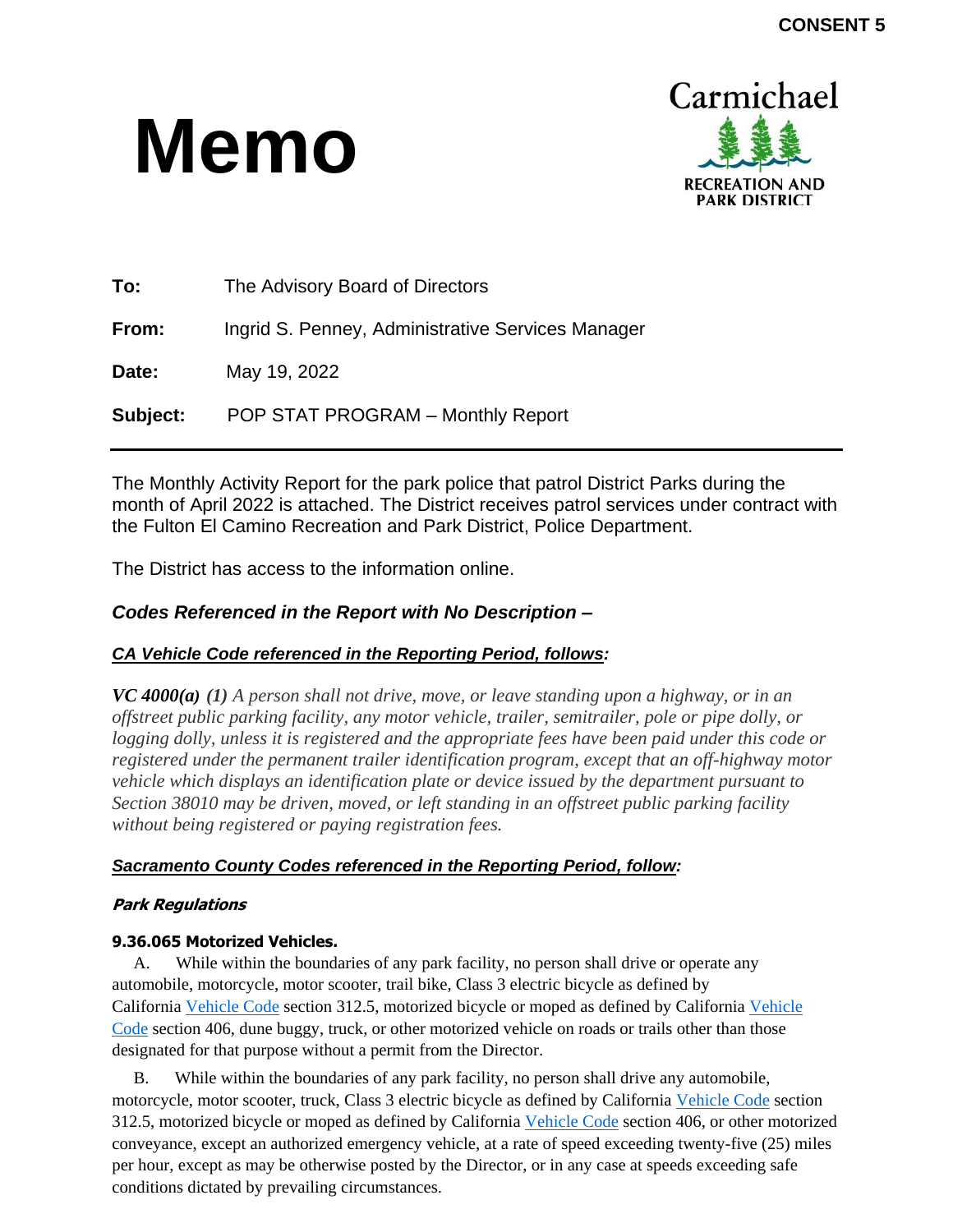C. No person shall operate any automobile, Class 3 electric bicycle as defined by California [Vehicle](http://qcode.us/codes/othercode.php?state=ca&code=veh) Code section 312.5, motorized bicycle or moped as defined by California [Vehicle](http://qcode.us/codes/othercode.php?state=ca&code=veh) [Code](http://qcode.us/codes/othercode.php?state=ca&code=veh) section 406, or other motorized vehicle within the boundaries of any park facility unless such vehicle is currently licensed, except unlicensed vehicles may be operated in areas designated and posted for such use and in accordance with the rules established for such areas.

 D. No person shall park any automobile, Class 3 electric bicycle as defined by California [Vehicle](http://qcode.us/codes/othercode.php?state=ca&code=veh) [Code](http://qcode.us/codes/othercode.php?state=ca&code=veh) section 312.5, motorized bicycle or moped as defined by California [Vehicle](http://qcode.us/codes/othercode.php?state=ca&code=veh) Code section 406, or other motorized vehicle within any park facility except in areas specifically designated as parking areas. In no case shall any person park a motorized vehicle in a manner that presents a hazard to the public.

 E. No person shall park or otherwise allow automobiles and other conveyances to remain within the boundaries of any park facility during the hours the facility is closed without a permit from the Director.

F. No person shall abandon any motorized vehicle within the boundaries of a park facility.

 G. No person shall wash or repair any automobile or other motorized vehicle within the boundaries of any park facility.

 H. All motorized vehicles within the boundaries of any park facility shall be equipped with a properly installed muffler device which is in constant operation and which prevents excessive or unusual noise. No such muffler device or exhaust system shall be equipped with a cutout, bypass, or similar device. (SCC 1607 § 2, 2017; SCC 36 § 2, 1971.)

#### **9.36.066 Bicycle Trails and Bicycles.**

Within the boundaries of any park facility no person shall:

Operate any motorized vehicle, including, without limitation, motorcycles, trail bikes, Class 3 electric bicycle as defined by California [Vehicle](http://qcode.us/codes/othercode.php?state=ca&code=veh) Code section 312.5, motorized bicycle or moped as defined by California [Vehicle](http://qcode.us/codes/othercode.php?state=ca&code=veh) Code section 406, upon any bicycle trail except at street, driveway or access road intersections for the purpose of crossing a bicycle trail, without a permit from the Director;

 B. Use any portion of a bicycle trail while on roller skates or a skateboard, except that roller skating may be allowed on portions of a bicycle trail designated for such use by the Director and where signs allowing such use have been placed;

C. Hold any competitive event on any bicycle trail without a permit from the Director;

 D. Ride a bicycle on any grassy area, path, or walkway designated for pedestrian or equestrian use. A bicyclist shall be permitted to push a bicycle by hand over any such grassy area, path or walkway;

E. Leave a bicycle in any place or position where other persons may trip over or be injured by it;

 F. Ride a bicycle on a designated off-street bicycle trail in excess of fifteen (15) miles per hour, except for permitted competitive events; or in a manner which is unsafe or which may be injurious to the rider or other persons except for permitted competitive events;

 G. Ride a bicycle upon any unpaved road, trail or area, except on authorized fire roads, service roads or paths designated for bicycle use. (SCC 1607 § 3, 2017; SCC 713 § 4, 1988; SCC 404 § 3, 1979; SCC 402 § 2, 1979; SCC 36 § 2, 1971.)

#### **Vehicles and Traffic –**

#### **Signs and Signals**

#### **10.16.050 Parking Space Markings.**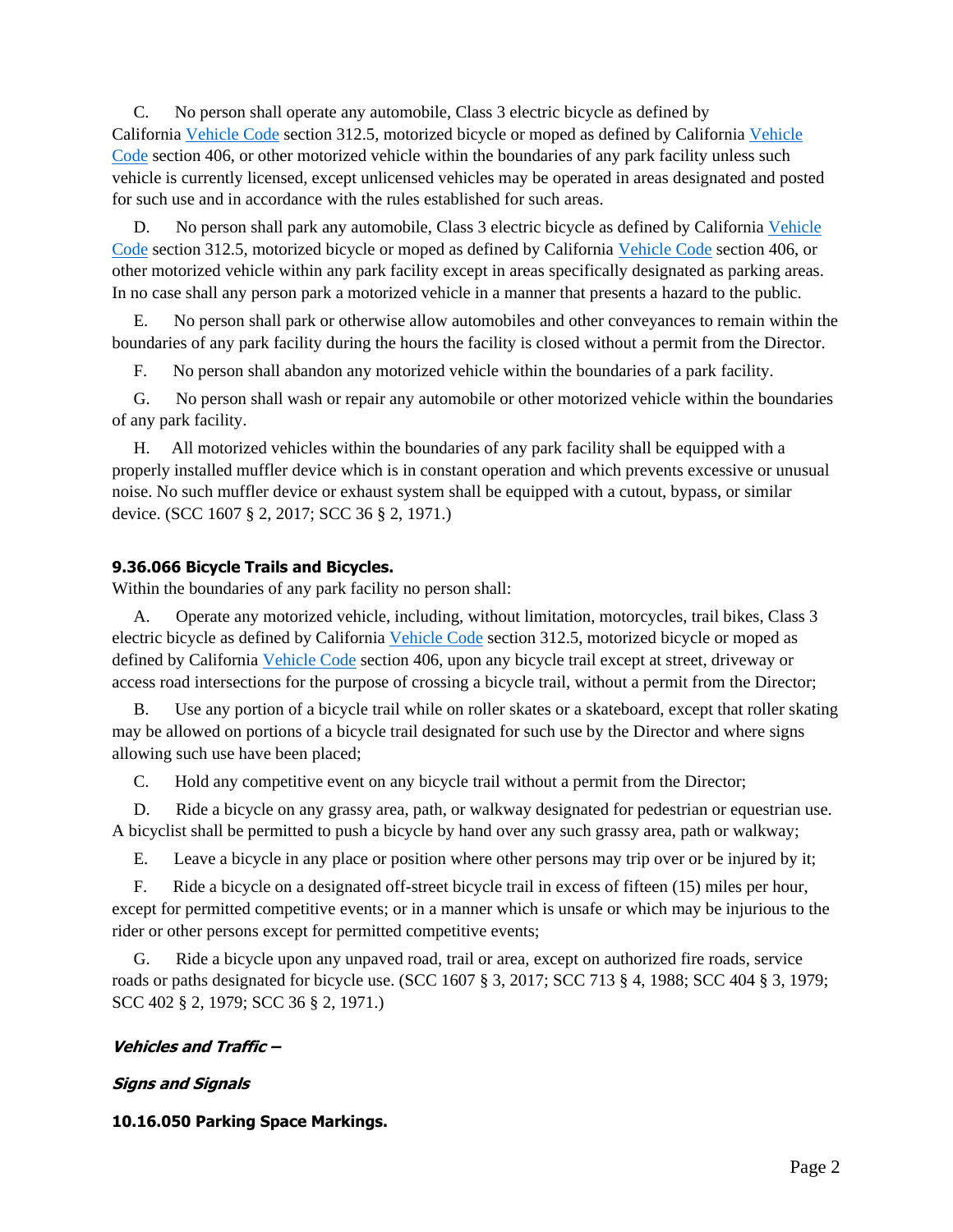a. The director is authorized to install and maintain parking space markings to indicate parking space adjacent to curb where authorized parking is permitted.

 b. When such parking space markings are placed in the highway, subject to other and more restrictive limitations, no vehicle shall be stopped or left standing other than within a single space unless the size or shape of such vehicle makes compliance impossible. (Ord. 703 § 40, 1960.)

#### **Parking Regulations**

#### **10.24.030 No Parking Zones.**

 a. The Director is authorized to prohibit stopping, standing or parking on any highway or may prohibit stopping, standing or parking during certain hours of the day on any highway.

 b. When signs authorized by provisions of this section are in place, giving notice of the provisions thereof, no person shall stop, stand/or park any vehicle contrary to the directions and provisions of such signs. (Ord. 703 § 60, 1960.)

#### **10.24.010 Signs and Curb Markings.**

 The Director is authorized, subject to the provisions and limitations of this title to place and maintain and, when required herein, shall place, the following curb markings or signs to indicate parking, standing or stopping regulations, and the curb markings or signs shall have the meanings as herein set forth.

 1. Red curb marking means no stopping, standing or parking at any time of any day except as permitted by [Vehicle](http://qcode.us/codes/othercode.php?state=ca&code=veh) Code;

 2. Yellow curb marking means no stopping, standing or parking between 7:00 a.m. and 6:00 p.m. of any day except holidays and Sundays for any purpose other than the loading or unloading of passengers or materials, provided that the loading or unloading of passengers shall not consume more than one minute, nor the unloading of materials more than twenty (20) minutes and such loading or unloading shall be actively carried on during all of that time;

 3. White curb marking means no stopping, standing or parking at any time of any day for any purpose other than loading or unloading of passengers and baggage, and shall not exceed five minutes;

 4. Green curb marking means no stopping, standing or parking for a period of time longer than twelve (12) or twenty-four (24) minutes, as designated by signs at any time between 7:00 a.m. and 6:00 p.m. of any day except holidays and Sundays.

 5. Blue curb marking means parking limited exclusively to public agency-owned vehicles specifically used for transportation of physically handicapped persons and for vehicles of physically handicapped persons which vehicle bears an appropriate identification identifying the vehicle as that of a physically handicapped person. (SCC 400 § 1, 1979; Ord. 970 § 1, 1968; Ord. 703 § 58, 1960.)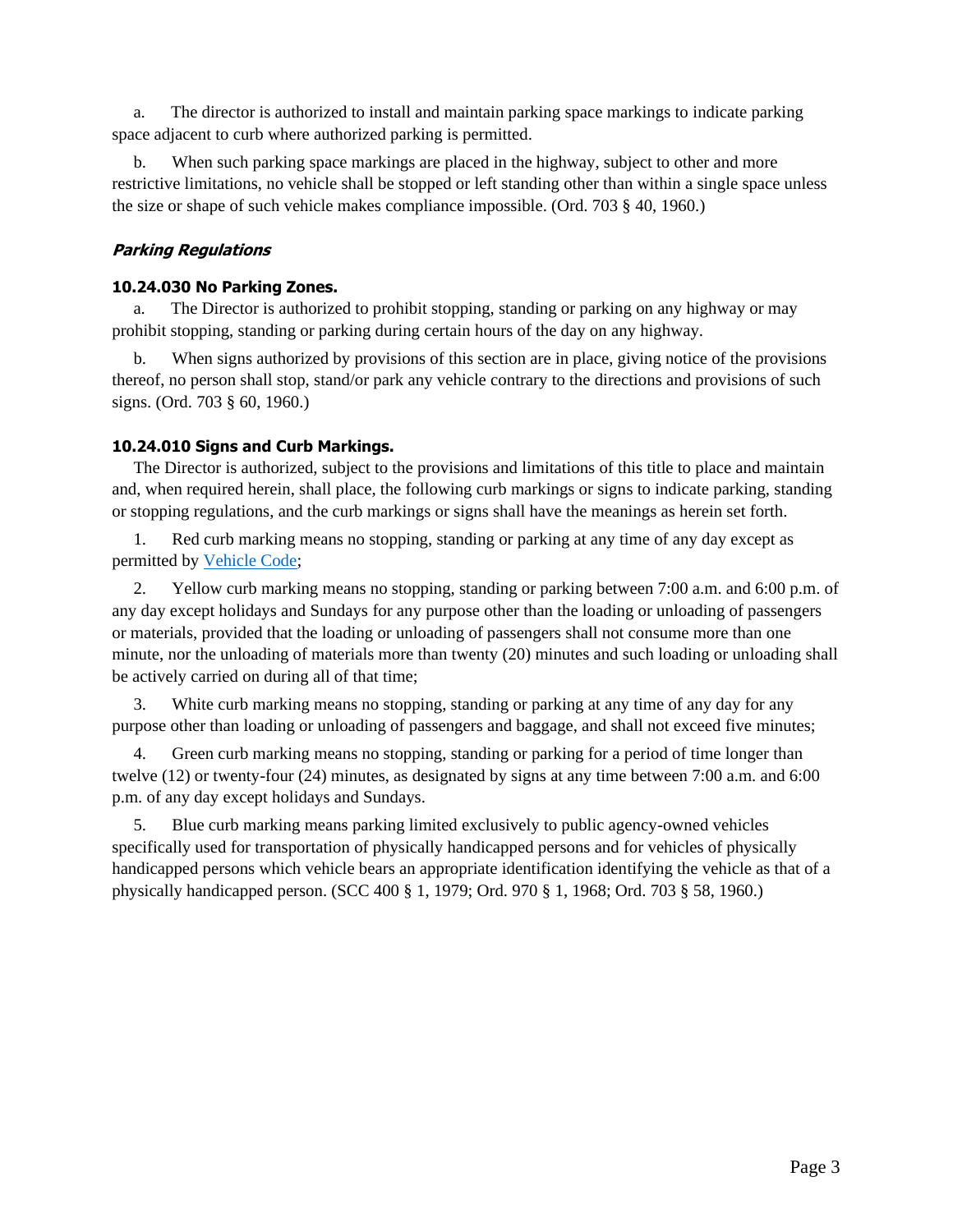## FULTON EL-CAMINO PARK DISTRICT POLICE DEPARTMENT



James R. Brown, Chief of Police

Severity Notes

Mis

Monthly activity report for: Carmichael Park District, Reporting Period: 2022-04-01 to 2022-04-30

#### **Summary of enforcement actions**

|                                                                                                                             |                  | Park Hours:          | $\theta$                            |
|-----------------------------------------------------------------------------------------------------------------------------|------------------|----------------------|-------------------------------------|
|                                                                                                                             |                  | Drugs:               | 1                                   |
| NTA Issued: 4                                                                                                               |                  | Weapons:             | $\Omega$                            |
|                                                                                                                             |                  | Alcohol:             | $\theta$                            |
|                                                                                                                             |                  | Animals:             | $\theta$                            |
|                                                                                                                             |                  | Vehicle Code:        | 3                                   |
|                                                                                                                             |                  | Probation Violation: | $\Omega$                            |
|                                                                                                                             |                  | Other:               | $\theta$                            |
|                                                                                                                             |                  | Drugs:               | 1                                   |
|                                                                                                                             |                  | Weapons:             | 0                                   |
|                                                                                                                             |                  | Assault/Battery:     | $\Omega$                            |
| <b>Onsite Arrests: 1</b>                                                                                                    |                  | Sex Crimes:          | $\Omega$                            |
|                                                                                                                             |                  | Theft:               | $\theta$                            |
|                                                                                                                             |                  | Probation Violation: | $\Omega$                            |
|                                                                                                                             |                  | Other:               | $\theta$                            |
| Calls For Service:                                                                                                          |                  |                      | 3                                   |
| Parking Citations:                                                                                                          |                  |                      | 16                                  |
| <b>Warrant Arrests:</b>                                                                                                     |                  |                      | $\theta$                            |
| <b>DUI</b> Arrests:                                                                                                         |                  |                      | 0                                   |
| Stolen Vehicles:                                                                                                            |                  |                      | $\Omega$                            |
| Warnings Issued:                                                                                                            |                  |                      | 9                                   |
| Notice To Appear Date/Time                                                                                                  |                  |                      | <b>Violations</b>                   |
| (NTA)                                                                                                                       |                  |                      |                                     |
| Bird Tract Park No NTA issued during this reporting period<br>Cardinal Oaks Park No NTA issued during this reporting period |                  |                      |                                     |
|                                                                                                                             |                  |                      | 14601.1(a) CVC Suspended<br>License |
| Carmichael Park                                                                                                             | 2022-04-02 15:33 |                      | 16028(a) CVC No Insurance           |
|                                                                                                                             |                  |                      | 4000(a) CVC No current              |

| Carmichael Park | 2022-04-02 15:33 | 16028(a) CVC No Insurance Inf                       |     |
|-----------------|------------------|-----------------------------------------------------|-----|
|                 |                  | 4000(a) CVC No current<br>registration              | Inf |
|                 |                  | $14601.1(a)$ CVC Suspended<br>License               | Mis |
| Carmichael Park | 2022-04-14 18:16 | 16028(a) CVC No Insurance Inf                       |     |
|                 |                  | $4000(a)$ CVC No current<br>registration            | Inf |
| Carmichael Park | 2022-04-14 18:08 | 11377(a) HS Possession of a<br>controlled substance | Mis |
| Carmichael Park | 2022-04-28 19:26 | 23152(b) CVC DUI                                    | Mis |
|                 |                  | 23152(a) CVC Driving<br>Under the Influence of      | Mis |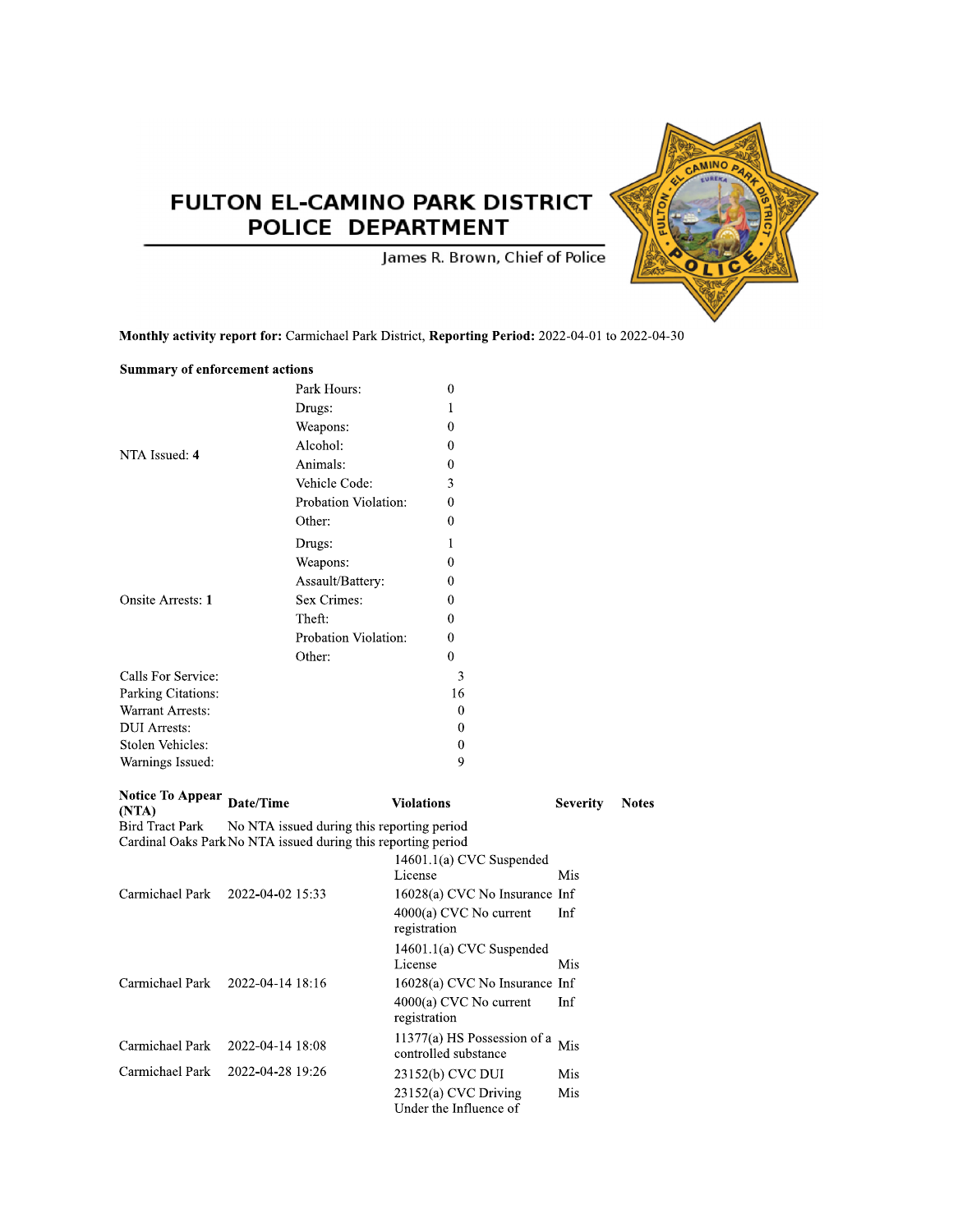|                                                                                                |                                                                                                                                                                                                                                                                                                                 | Alcohol                                                                                                                                                                     |                          |                                                                                                                                                                            |
|------------------------------------------------------------------------------------------------|-----------------------------------------------------------------------------------------------------------------------------------------------------------------------------------------------------------------------------------------------------------------------------------------------------------------|-----------------------------------------------------------------------------------------------------------------------------------------------------------------------------|--------------------------|----------------------------------------------------------------------------------------------------------------------------------------------------------------------------|
| Del Campo Park<br>Jan Park                                                                     | No NTA issued during this reporting period<br>Glancy Oaks Park No NTA issued during this reporting period<br>No NTA issued during this reporting period                                                                                                                                                         |                                                                                                                                                                             |                          |                                                                                                                                                                            |
| Jensen Botanical<br>Garden                                                                     | No NTA issued during this reporting period                                                                                                                                                                                                                                                                      |                                                                                                                                                                             |                          |                                                                                                                                                                            |
| La Sierra<br>Community Center                                                                  | No NTA issued during this reporting period                                                                                                                                                                                                                                                                      |                                                                                                                                                                             |                          |                                                                                                                                                                            |
| Park                                                                                           | O'Donnell Heritage No NTA issued during this reporting period                                                                                                                                                                                                                                                   |                                                                                                                                                                             |                          |                                                                                                                                                                            |
| <b>Off Property</b><br>Patriots Park                                                           | No NTA issued during this reporting period<br>No NTA issued during this reporting period                                                                                                                                                                                                                        |                                                                                                                                                                             |                          |                                                                                                                                                                            |
| Schweitzer Grove<br>Nature Area                                                                | No NTA issued during this reporting period                                                                                                                                                                                                                                                                      |                                                                                                                                                                             |                          |                                                                                                                                                                            |
| <b>Arrests Made</b><br><b>Bird Tract Park</b><br>Carmichael Park<br>Del Campo Park<br>Jan Park | Date/Time<br>No arrests reporting during this period<br>Cardinal Oaks Park No arrests reporting during this period<br>No arrests reporting during this period<br>No arrests reporting during this period<br>Glancy Oaks Park No arrests reporting during this period<br>No arrests reporting during this period | <b>Violations</b>                                                                                                                                                           | Severity                 | <b>Notes</b>                                                                                                                                                               |
| Jensen Botanical<br>Garden                                                                     | No arrests reporting during this period                                                                                                                                                                                                                                                                         |                                                                                                                                                                             |                          |                                                                                                                                                                            |
| La Sierra<br>Community Center<br>O'Donnell Heritage                                            | No arrests reporting during this period                                                                                                                                                                                                                                                                         |                                                                                                                                                                             |                          |                                                                                                                                                                            |
| Park                                                                                           | No arrests reporting during this period                                                                                                                                                                                                                                                                         |                                                                                                                                                                             |                          |                                                                                                                                                                            |
| <b>Off Property</b>                                                                            | No arrests reporting during this period                                                                                                                                                                                                                                                                         | 11351 HS Sales of a<br>narcotic controlled<br>substance<br>$11352(a)$ HS Transportation                                                                                     |                          | Subject was parked in the parking lot                                                                                                                                      |
| Patriots Park                                                                                  | 2022-04-22 21:27                                                                                                                                                                                                                                                                                                | for sale of a controlled<br>substance<br>11378 HS Possession for<br>sales of a controlled<br>substance<br>11379 HS Transportation for<br>sales of a controlled<br>substance | Fel<br>Fel<br>Fel<br>Fel | after hours. Search of the vehicle<br>revealed 44 grams of fentanyl, 23<br>grams of methamphetamine and \$600<br>in cash. Subject was arrested and<br>evidence was seized. |
| Schweitzer Grove<br>Nature Area                                                                | No arrests reporting during this period                                                                                                                                                                                                                                                                         |                                                                                                                                                                             |                          |                                                                                                                                                                            |
| <b>Calls For Service Date/Time</b>                                                             |                                                                                                                                                                                                                                                                                                                 | <b>Description</b>                                                                                                                                                          | <b>DispositionNotes</b>  |                                                                                                                                                                            |
| <b>Bird Tract Park</b>                                                                         | No calls for service during this reporting period<br>Cardinal Oaks Park No calls for service during this reporting period                                                                                                                                                                                       | subject was hitting roses with                                                                                                                                              |                          |                                                                                                                                                                            |
| Carmichael Park                                                                                | 2022-04-28 17:20                                                                                                                                                                                                                                                                                                | stick, subject was de-budding Unfounded<br>roses not damaging, no<br>crime, sow.<br>Text of the call read: Subject                                                          |                          | subject hitting roses on Grant Ave with<br>stick                                                                                                                           |
| Carmichael Park                                                                                | 2022-04-28 20:30                                                                                                                                                                                                                                                                                                | at the park is trimming roses<br>and is making a mess. After I UTL<br>arrived. I was unable to<br>locate the subject at the park.                                           |                          |                                                                                                                                                                            |
| Del Campo Park<br>Jan Park                                                                     | No calls for service during this reporting period<br>Glancy Oaks Park No calls for service during this reporting period<br>No calls for service during this reporting period                                                                                                                                    |                                                                                                                                                                             |                          |                                                                                                                                                                            |
| Jensen Botanical<br>Garden                                                                     | No calls for service during this reporting period                                                                                                                                                                                                                                                               |                                                                                                                                                                             |                          |                                                                                                                                                                            |
| La Sierra<br>Community Center<br>O'Donnell Heritage                                            | No calls for service during this reporting period                                                                                                                                                                                                                                                               |                                                                                                                                                                             |                          |                                                                                                                                                                            |
| Park                                                                                           | No calls for service during this reporting period                                                                                                                                                                                                                                                               |                                                                                                                                                                             |                          |                                                                                                                                                                            |
| Off Property                                                                                   | No calls for service during this reporting period                                                                                                                                                                                                                                                               |                                                                                                                                                                             |                          |                                                                                                                                                                            |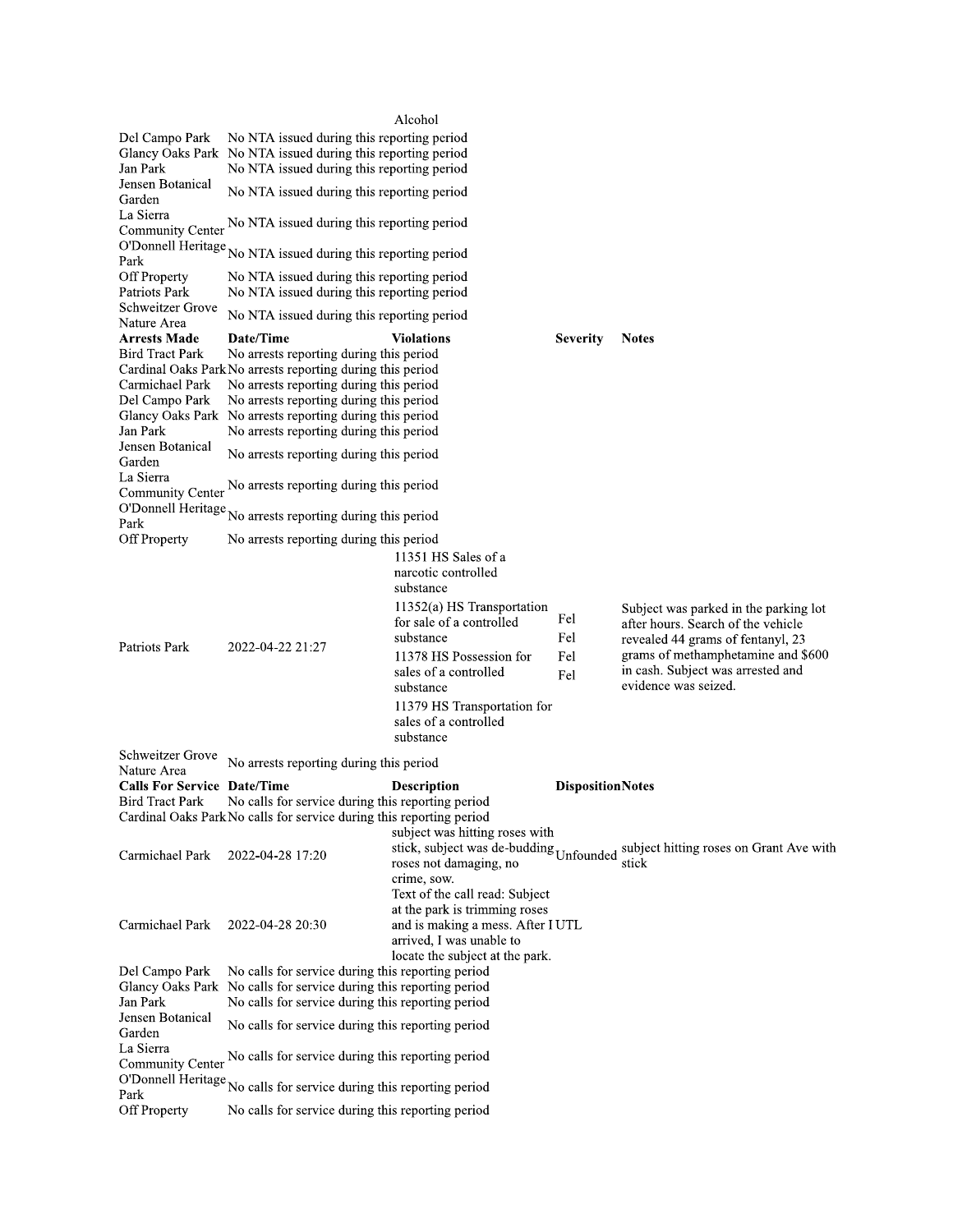| Patriots Park<br>Schweitzer Grove                                                                                                                                                                                                        | 2022-04-22 20:31                                                                                                                                                                                                                                                                                                                                                                                                                                                                                                                                                                                                                                                                        | Text of the call read: Broken Founded<br>down VW Jetta is parked at<br>the location for few days and<br>people are going in and out<br>of it. Upon arrival, the<br>vehicle seemed to have been<br>in a vehicle collision and<br>seemed undriveable. The<br>vehicle was tagged with 72-<br>hour notice. |                                                                                       |              |
|------------------------------------------------------------------------------------------------------------------------------------------------------------------------------------------------------------------------------------------|-----------------------------------------------------------------------------------------------------------------------------------------------------------------------------------------------------------------------------------------------------------------------------------------------------------------------------------------------------------------------------------------------------------------------------------------------------------------------------------------------------------------------------------------------------------------------------------------------------------------------------------------------------------------------------------------|--------------------------------------------------------------------------------------------------------------------------------------------------------------------------------------------------------------------------------------------------------------------------------------------------------|---------------------------------------------------------------------------------------|--------------|
| Nature Area                                                                                                                                                                                                                              | No calls for service during this reporting period                                                                                                                                                                                                                                                                                                                                                                                                                                                                                                                                                                                                                                       |                                                                                                                                                                                                                                                                                                        | Bail                                                                                  |              |
| <b>Arrest Warrants</b>                                                                                                                                                                                                                   | Date/Time                                                                                                                                                                                                                                                                                                                                                                                                                                                                                                                                                                                                                                                                               | <b>Warrant Type</b>                                                                                                                                                                                                                                                                                    | Amount                                                                                | <b>Notes</b> |
| <b>Bird Tract Park</b><br>Carmichael Park<br>Del Campo Park<br>Jan Park<br>Jensen Botanical<br>Garden<br>La Sierra<br><b>Community Center</b><br>Off Property<br>Patriots Park<br>Schweitzer Grove                                       | No warrant arrests during this reporting period<br>Cardinal Oaks Park No warrant arrests during this reporting period<br>No warrant arrests during this reporting period<br>No warrant arrests during this reporting period<br>Glancy Oaks Park No warrant arrests during this reporting period<br>No warrant arrests during this reporting period<br>No warrant arrests during this reporting period<br>No warrant arrests during this reporting period<br>O'Donnell Heritage No warrant arrests during this reporting period<br>No warrant arrests during this reporting period<br>No warrant arrests during this reporting period<br>No warrant arrests during this reporting period |                                                                                                                                                                                                                                                                                                        |                                                                                       |              |
| Nature Area<br><b>DUI Arrests</b>                                                                                                                                                                                                        | Date/Time                                                                                                                                                                                                                                                                                                                                                                                                                                                                                                                                                                                                                                                                               | <b>DUI</b> Type                                                                                                                                                                                                                                                                                        | BAC                                                                                   | <b>Notes</b> |
| <b>Bird Tract Park</b><br>Carmichael Park<br>Del Campo Park<br>Jan Park<br>Jensen Botanical<br>Garden<br>La Sierra<br>Community Center<br>O'Donnell Heritage<br>Park<br>Off Property<br>Patriots Park<br>Schweitzer Grove<br>Nature Area | No DUI arrests during this reporting period<br>Cardinal Oaks Park No DUI arrests during this reporting period<br>No DUI arrests during this reporting period<br>No DUI arrests during this reporting period<br>Glancy Oaks Park No DUI arrests during this reporting period<br>No DUI arrests during this reporting period<br>No DUI arrests during this reporting period<br>No DUI arrests during this reporting period<br>No DUI arrests during this reporting period<br>No DUI arrests during this reporting period<br>No DUI arrests during this reporting period<br>No DUI arrests during this reporting period                                                                    |                                                                                                                                                                                                                                                                                                        |                                                                                       |              |
| <b>Warnings</b>                                                                                                                                                                                                                          | Date/Time                                                                                                                                                                                                                                                                                                                                                                                                                                                                                                                                                                                                                                                                               | Violation                                                                                                                                                                                                                                                                                              |                                                                                       | <b>Notes</b> |
| <b>Bird Tract Park</b>                                                                                                                                                                                                                   | No warnings during this reporting period<br>Cardinal Oaks Park No warnings during this reporting period                                                                                                                                                                                                                                                                                                                                                                                                                                                                                                                                                                                 |                                                                                                                                                                                                                                                                                                        |                                                                                       |              |
| Carmichael Park<br>Carmichael Park<br>Carmichael Park<br>Carmichael Park                                                                                                                                                                 | 2022-04-02 16:18<br>2022-04-02 17:18<br>2022-04-09 14:55<br>2022-04-21 18:36                                                                                                                                                                                                                                                                                                                                                                                                                                                                                                                                                                                                            | VC 4000(a)(1)<br>VC $4000(a)(1)$<br>9.36.065<br>9.36.066.6                                                                                                                                                                                                                                             |                                                                                       |              |
| Carmichael Park                                                                                                                                                                                                                          | 2022-04-28 20:04                                                                                                                                                                                                                                                                                                                                                                                                                                                                                                                                                                                                                                                                        | $VC$ 4000(a)(1)                                                                                                                                                                                                                                                                                        | CRPD advised tha                                                                      |              |
| Carmichael Park                                                                                                                                                                                                                          | 2022-04-21 22:29                                                                                                                                                                                                                                                                                                                                                                                                                                                                                                                                                                                                                                                                        | SCO 9.82.020                                                                                                                                                                                                                                                                                           | their buildings. I c<br>was homeless and<br>subj the issue and<br>Subject agreed to 1 |              |
| Del Campo Park<br>Jan Park                                                                                                                                                                                                               | No warnings during this reporting period<br>Glancy Oaks Park No warnings during this reporting period<br>No warnings during this reporting period                                                                                                                                                                                                                                                                                                                                                                                                                                                                                                                                       |                                                                                                                                                                                                                                                                                                        |                                                                                       |              |
| Jensen Botanical<br>Garden                                                                                                                                                                                                               | No warnings during this reporting period                                                                                                                                                                                                                                                                                                                                                                                                                                                                                                                                                                                                                                                |                                                                                                                                                                                                                                                                                                        |                                                                                       |              |

sed that someone was camping at one of<br>ngs. I contacted subject who stated he<br>sss and had nowhere to go. I advised ue and provided some resources. eed to move.